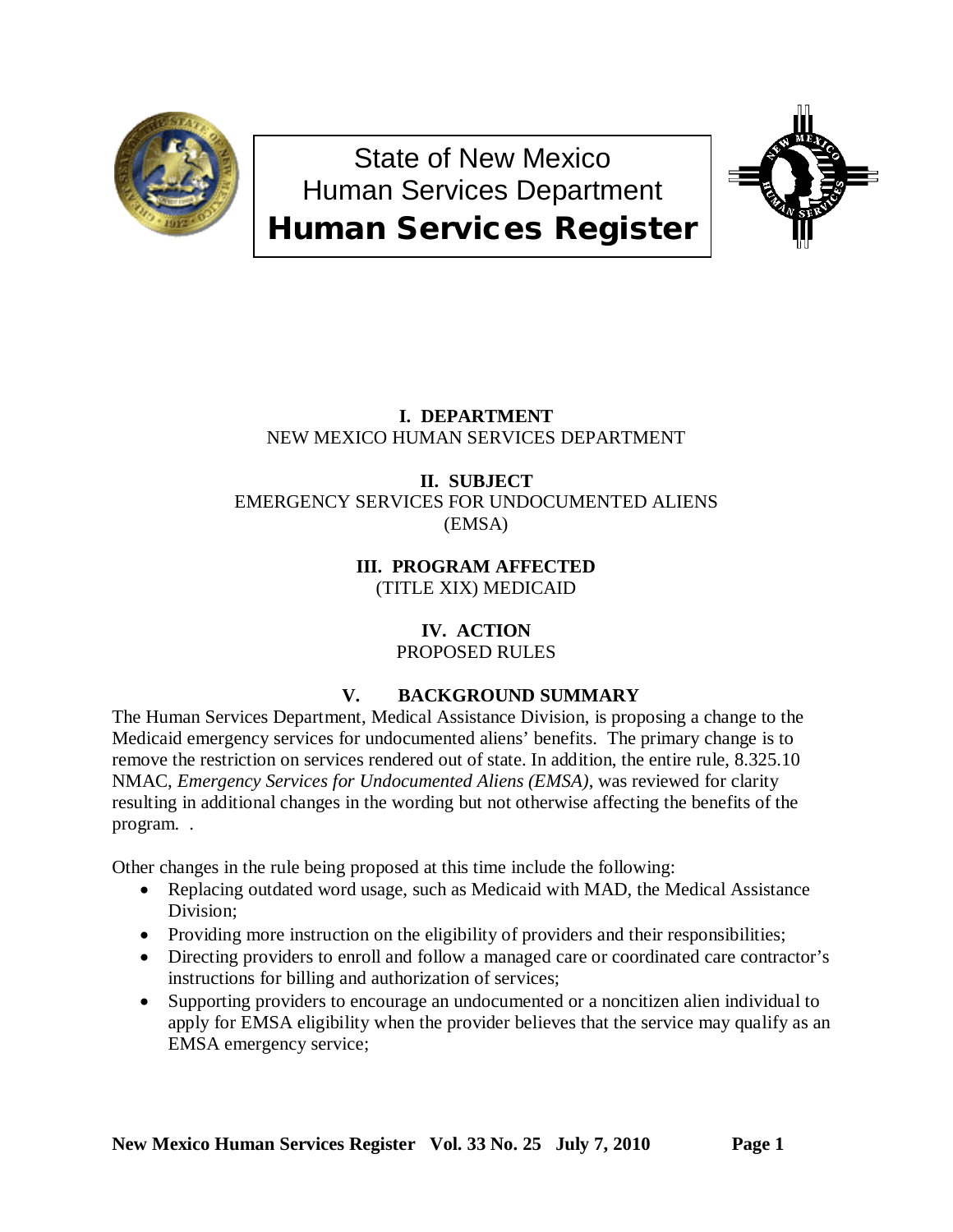- Directing providers to inform an undocumented alien recipient if the provider is unwilling to receive medicaid payment for the service when the service meets the EMSA emergency criteria for coverage;
- Removing language that may have limited an alien individual from receiving EMSA medically necessary services while out of state;
- Adding clarifying language on when an undocumented or a noncitizen alien individual may request a reconsideration of denied coverage of the service; and
- Adding the word "medical" and removing the word "undocumented" from the Part name of the rule to maintain consistency with 8.285.400 NMAC, *Medicaid Eligibility – Emergency Medical Services for Aliens-Category 085.*

### **VI. RULES**

These proposed rule changes refer to 8.310.5 NMAC of the Medical Assistance Program Policy Manual. This register is available on the Medical Assistance Division web site at [www.hsd.state.nm.us/mad/registers/2010](http://www.hsd.state.nm.us/mad/registers/2010) . The proposed rule changes are attached to the register. If you do not have Internet access, a copy of the rules may be requested by contacting the Medical Assistance Division at 505-827-3156.

### **VII. EFFECTIVE DATE**

The Department proposes to implement these rules effective November 15, 2010.

### **VIII. PUBLIC HEARING**

A public hearing to receive testimony on these proposed rules will be held at 9:00 a.m. on Wednesday, September 29, 2010, in the South Park conference room, 2055 S. Pacheco St., Ste.500-590, Santa Fe, NM.

If you are a person with a disability and you require this information in an alternative format or require a special accommodation to participate in the public hearing, please contact the Division toll free at 1-888-997-2583 and ask for extension 7-3156. In Santa Fe call 827-3156. The Department's TDD system may be accessed toll-free at 1-800-659-8331 or in Santa Fe by calling 827-3184. The Department requests at least ten (10) days advance notice to provide requested alternative formats and special accommodations.

Copies of all comments will be made available by the Medical Assistance Division upon request by providing copies directly to a requestor or by making them available on the MAD website or at a location within the county of the requestor.

### **IX. ADDRESS**

Interested persons may address written or recorded comments to:

Kathryn Falls, Secretary Human Services Department P.O. Box 2348 Santa Fe, New Mexico 87504-2348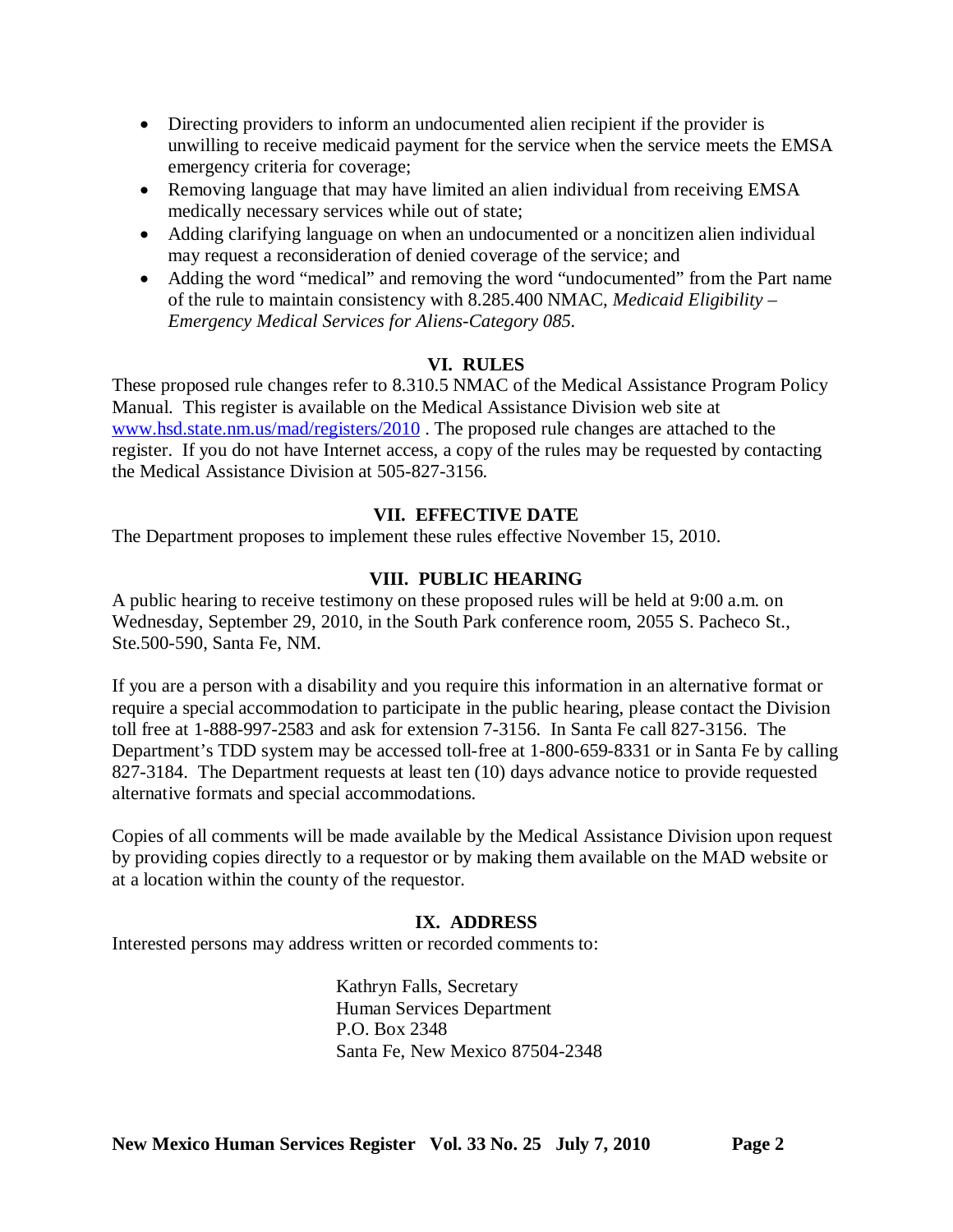These comments must be received no later than 5:00 p.m. on September 29, 2010. Written and recorded comments will be given the same consideration as oral comments made at the public hearing. Interested persons may also address comments via electronic mail to: [Magdalena.Romero@state.nm.us.](mailto:Magdalena.Romero@state.nm.us)

## **X. PUBLICATIONS**

Publication of these rules approved by:

KATHRYN FALLS, SECRETARY HUMAN SERVICES DEPARTMENT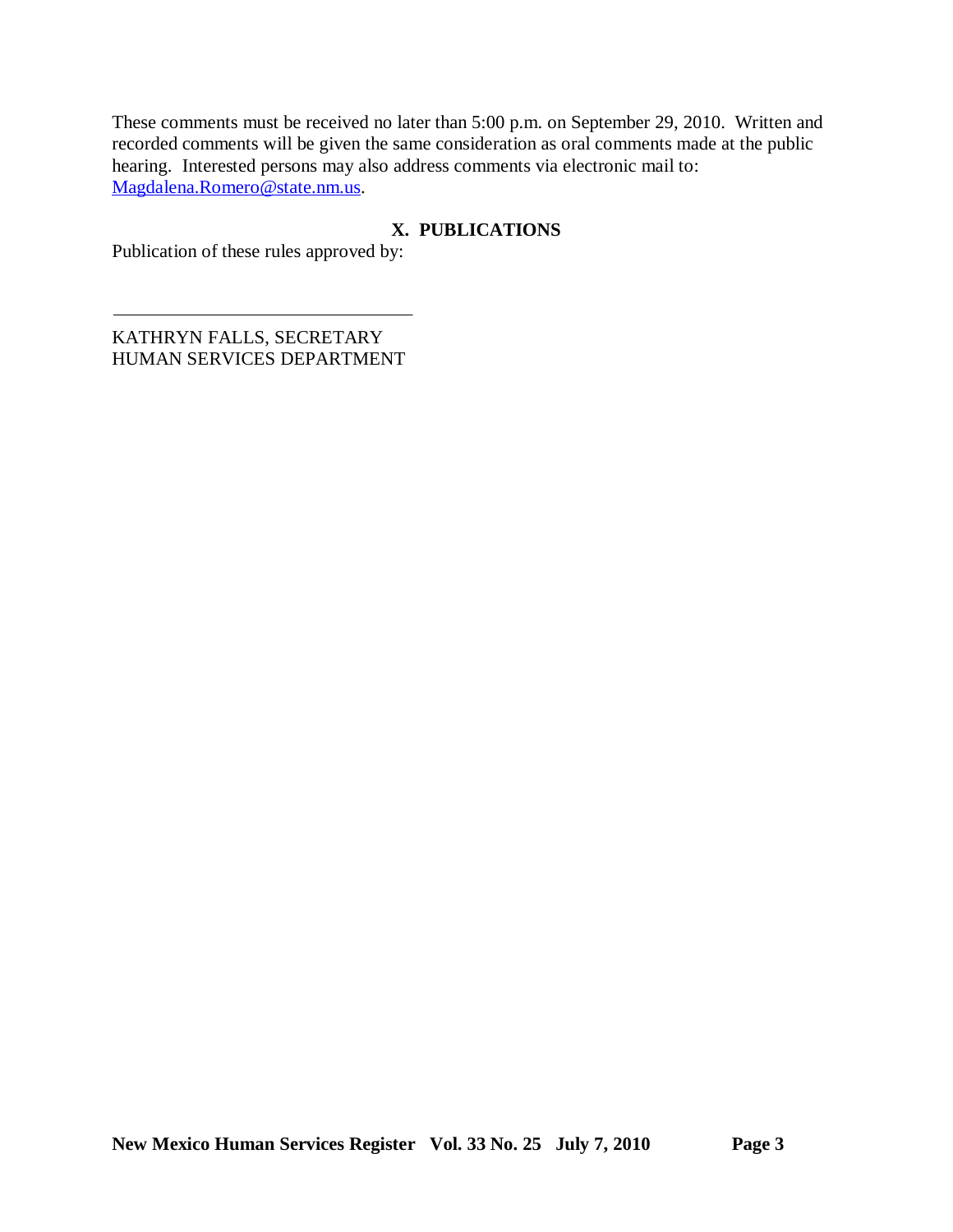#### **TITLE 8 SOCIAL SERVICES CHAPTER 325 SPECIALTY SERVICES PART 10 EMERGENCY MEDICAL SERVICES FOR [UNDOCUMENTED] ALIENS**

**8.325.10.3 STATUTORY AUTHORITY:** [The New Mexico medicaid program is administered pursuant to regulations promulgated by the federal department of health and human services under Title XIX of the Social Security Act, as amended and by the state human services department pursuant to state statute. See Section 27-2-12et seq. NMSA, 1978 (Repl. Pamp. 1991.] The New Mexico medicaid program and other health care programs are [2/1/95; 8.325.10.3 NMAC - Rn, 8 NMAC 4.MAD.000.3, 12/1/03; A, 10/15/08; A, 11/15/10] administered pursuant to regulations promulgated by the federal department of health and human services under the Social Security Act as amended or by state statute. See NMSA 1978, Section 27-2-12 et seq.

**8.325.10.8 MISSION STATEMENT:** [The mission of the New Mexico medical assistance division (MAD) is to maximize the health status of eligible recipients by furnishing payment for quality health services at levels comparable to private health plans.] To reduce the impact of poverty on people living in New Mexico and to assure [2/1/95; 8.325.10.8 NMAC - Rn, 8 NMAC 4.MAD.002, 12/1/03; A, 10/15/08; A, 11/15/10] low income and disabled individuals in New Mexico equal participation in the life of their communities.

**8.325.10.9 EMERGENCY MEDICAL SERVICES FOR [UNDOCUMENTED] ALIENS:** The New Mexico MAD is required to pay for necessary emergency services furnished to individuals who are [<del>undocumented</del>] [2/1/95; 8.325.10.9 NMAC - Rn, 8 NMAC 4.MAD.769, 12/1/03; A, 10/15/08; A, 11/15/10] aliens, reside in New Mexico and meet the requirements for MAD eligibility [42 CFR 440.255(c)].

**8.325.10.10 ELIGIBLE PROVIDERS:** [Upon approval of a New Mexico MAD provider participation agreement by MAD or its designee, licensed practitioners of facilities that meet applicable requirements are eligible to be reimbursed for furnishing covered services to eligible recipients. A provider must be enrolled before submitting a claim for payment to the MAD claims processing contractors. MAD makes available on the HSD/MAD website, on other program-specific websites, or in hard copy format, information necessary to participate in health care programs administered by HSD or its authorized agents, including program rules, billing instructions, utilization review instructions, and other pertinent materials. When enrolled, providers receive instruction on how to access these documents. It is the provider's responsibility to access these instructions or ask for paper copies to be provided, to understand the information provided and to comply with the requirements. The provider must contact HSD or its authorized agents to request hard copies of any program policy manuals, billing and utilization review instructions and other pertinent material, and to obtain answers to questions found in the material or not covered by the material. To be eligible for reimbursement, a provider must adhere to the provisions of the MAD provider participation agreement and all applicable statutes, regulations, and executive orders.] <u>Health</u> care to eligible recipients is furnished by a variety of providers and provider groups. The reimbursement and billing for these services is administered by MAD. Upon approval of a New Mexico MAD provider participation agreement by MAD or its designee, licensed practitioners, facilities and other providers of services that meet applicable requirements are eligible to be reimbursed for furnishing covered services to eligible recipients. A provider must be enrolled before submitting a claim for payment to the MAD claims processing contractors. MAD makes available on the HSD/MAD website, on other program-specific websites, or in hard copy format, information necessary to participate in health care programs administered by HSD or its authorized agents, including program rules, billing instructions, utilization review instructions, and other pertinent materials. When enrolled, a provider receives instruction on how to access these documents. It is the provider's responsibility to access these instructions, to understand the information provided and to comply with the requirements. The provider must contact HSD or its authorized agents obtain answers to questions related to the material or not covered by the material. To be eligible for reimbursement, a provider must adhere to the provisions of the MAD provider participation agreement and all applicable statutes, regulations, and executive orders. MAD or its selected claims processing contractor issues payments to a provider using electronic funds transfer (EFT) only.

[2/1/95; 8.325.10.10 NMAC - Rn, 8 NMAC 4.MAD.769.1, 12/1/03; A, 10/15/08; A, 11/15/10]

**8.325.10.11 PROVIDER RESPONSIBILITIES:** [A provider who furnishes services to medicaid and other health care eligible recipients must comply with all federal and state laws, regulations, and executive orders relevant to the provision of medical services as specified in the MAD provider participation agreement. A provider must adhere to the MAD program rules and instructions as specified in this manual and its appendices, and program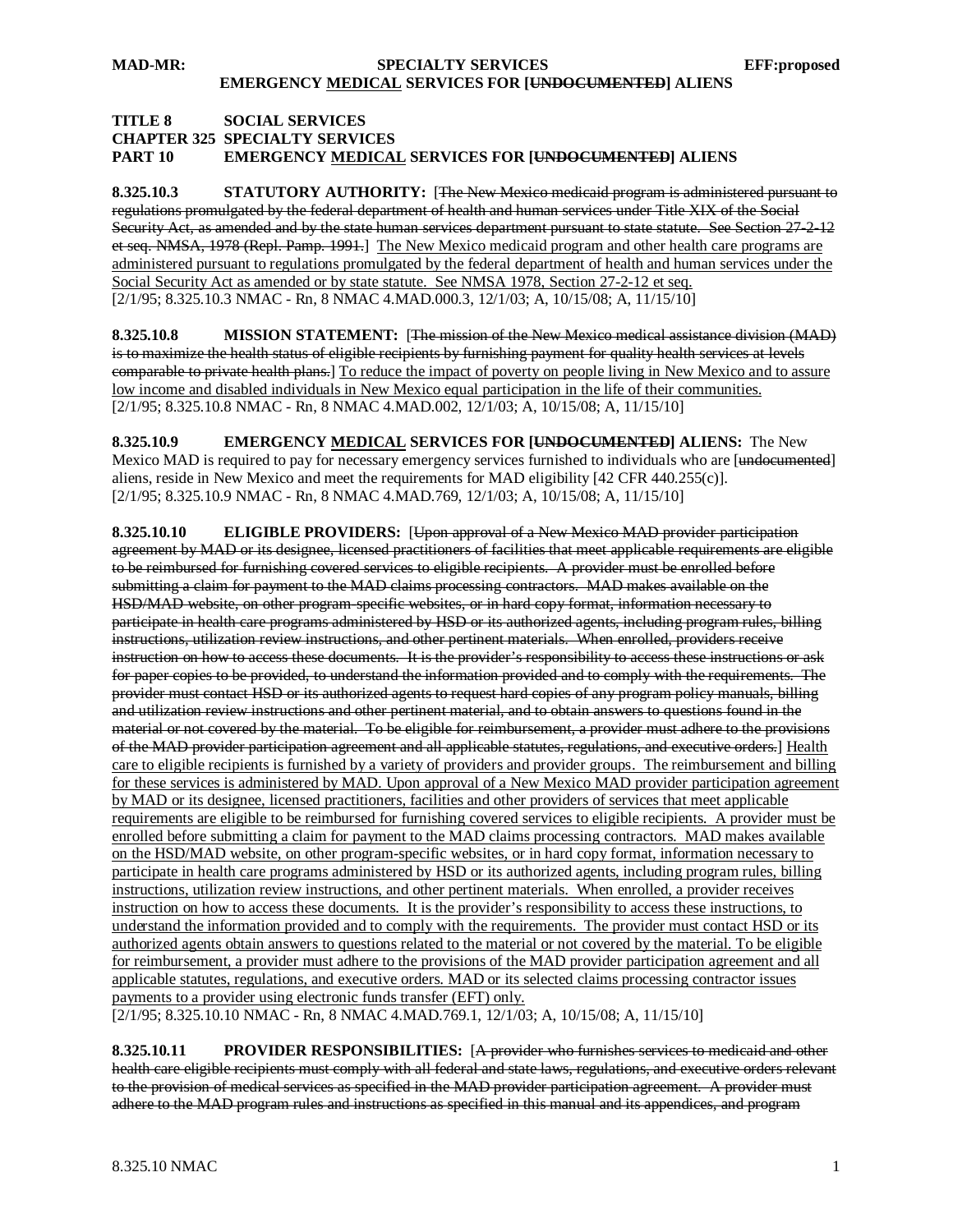#### **MAD-MR: SPECIALTY SERVICES EFF:proposed EMERGENCY MEDICAL SERVICES FOR [UNDOCUMENTED] ALIENS**

#### directions and billing instructions, as updated. A provider is also responsible for following coding manual guidelines and CMS correct coding initiatives, including not improperly unbundling or up-coding services. See 8.302.1 NMAC, *General Provider Policies*.]

A. A provider who furnishes services to a medicaid or other health care program eligible recipient must comply with all federal and state laws, regulations, and executive orders relevant to the provision of services as specified in the MAD provider participation agreement. A provider also must conform to MAD program rules and instructions as specified in the provider rules manual and its appendices, and program directions and billing instructions, as updated. A provider is also responsible for following coding manual guidelines and CMS correct coding initiatives, including not improperly unbundling or upcoding services. When services are billed to and paid by a coordinated services contractor authorized by HSD, the provider must follow that contractor's instructions for billing and for authorization of services.

B. A provider may encourage an individual to apply for EMSA eligibility at a county office when the provider believes the service may qualify as an EMSA emergency service. A provider must inform the individual if the provider is unwilling to receive medicaid payment for the service when the service meets the EMSA emergency criteria for coverage. A provider must determine if the a recipient has other health insurance. A provider must maintain records that are sufficient to fully disclose the extent and nature of the services provided to an alien recipient.

[2/1/95; 8.325.10.11 NMAC - Rn, 8 NMAC 4.MAD.769.2 & A, 12/1/03; A, 10/15/08; A, 11/15/10]

#### **8.325.10.12 ELIGIBLE INDIVIDUALS:**

A. [Individuals who are undocumented, illegal, and non-immigrant aliens and who meet all the eligibility criteria for MAD pregnant women (category 030 or 035), or supplemental security income (SSI), except for citizenship or legal alien status, are eligible to receive emergency services.] An applicant must be a noncitizen who is undocumented or who does not meet the qualifying immigration criteria specified in 8.200.410 NMAC, *General Recipient Requirements,* and in 8.285.400 NMAC, *Medicaid Eligibility-Emergency Medical Services for Aliens-Category 085.*

B. Eligibility determinations are made by local county income support division (ISD) offices after the receipt of emergency services. The individual is responsible for completing an application at the local county ISD office and for providing all necessary documentation to prove that he or she meets the applicable eligibility criteria.

(1) [Hendividuals] An individual must apply for coverage at the ISD office no later than the last day of the third month following the month in which the alleged emergency services were received.

 $(2)$ Individuals are] An alien recipient is responsible for notifying providers of the approval or denial of an application.

 (3) If an application is denied or an application for coverage is not filed by the last day of the third month following the month in which the alleged emergency services were received, the [individual] alien recipient is responsible for payment of the provider bill.

 (4) If reimbursement for services is denied by MAD, the individual is responsible for payment and can be billed directly for payment by the provider.

[2/1/95; 8.325.10.12 NMAC - Rn, 8 NMAC 4.MAD.769.3 & A, 12/1/03; A, 10/15/08; A, 11/15/10]

#### **8.325.10.13 COVERAGE CRITERIA:**

A. "Emergency" as defined for EMSA includes labor and delivery including inductions and cesarean sections, as well as any other medical condition, manifesting itself with acute symptoms of sufficient severity such that the absence of immediate emergency medical attention could reasonably be expected to result in one of the following:

- (1) the [individual's] alien recipient's death;
- (2) placement of the [individual's] alien recipient's health in serious jeopardy;
	- (3) serious impairment of bodily functions; or
	- (4) serious dysfunction of any bodily organ or part.

B. Services are covered only when necessary to treat or evaluate a condition meeting the definition of emergency and are covered only for the duration of that emergency.

C. After delivery, a child can have legally documented or citizenship status because of its birth in the United States and, therefore, is not eligible for emergency services for aliens. The child may be eligible for another MAD category of eligibility on his or her own.

D. Determination of coverage is made by MAD or its designee.

[2/1/95; 8.325.10.13 NMAC - Rn, 8 NMAC 4.MAD.769.4 & A, 12/1/03; A, 10/15/08; A, 11/15/10]